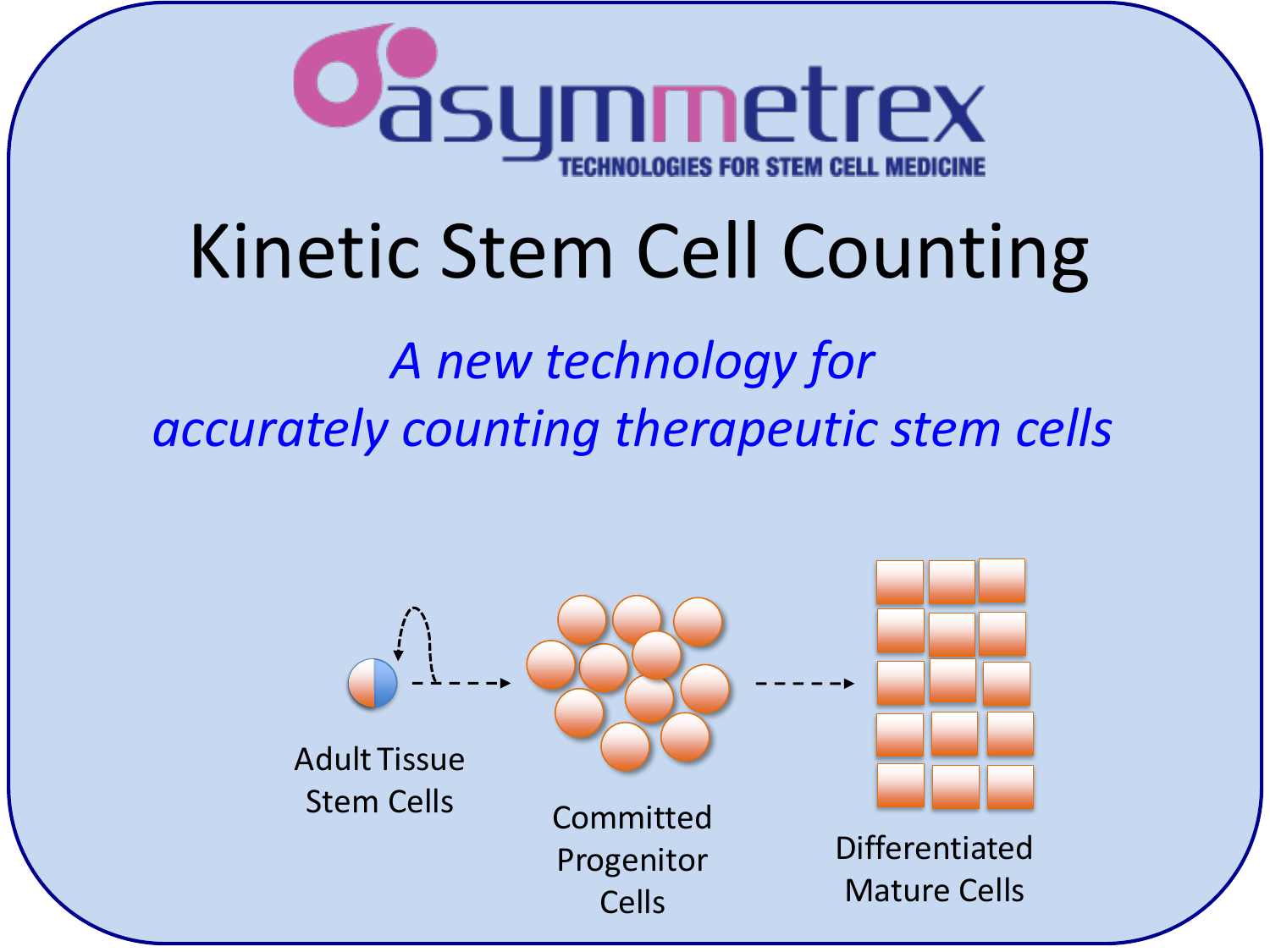**Adult stem cells** (aka tissue stem cells) have the *unique* ability of **asymmetric self-renewal division**. This enables them to both maintain themselves and replace mature cells. No other cells in the human body have asymmetric renewal.

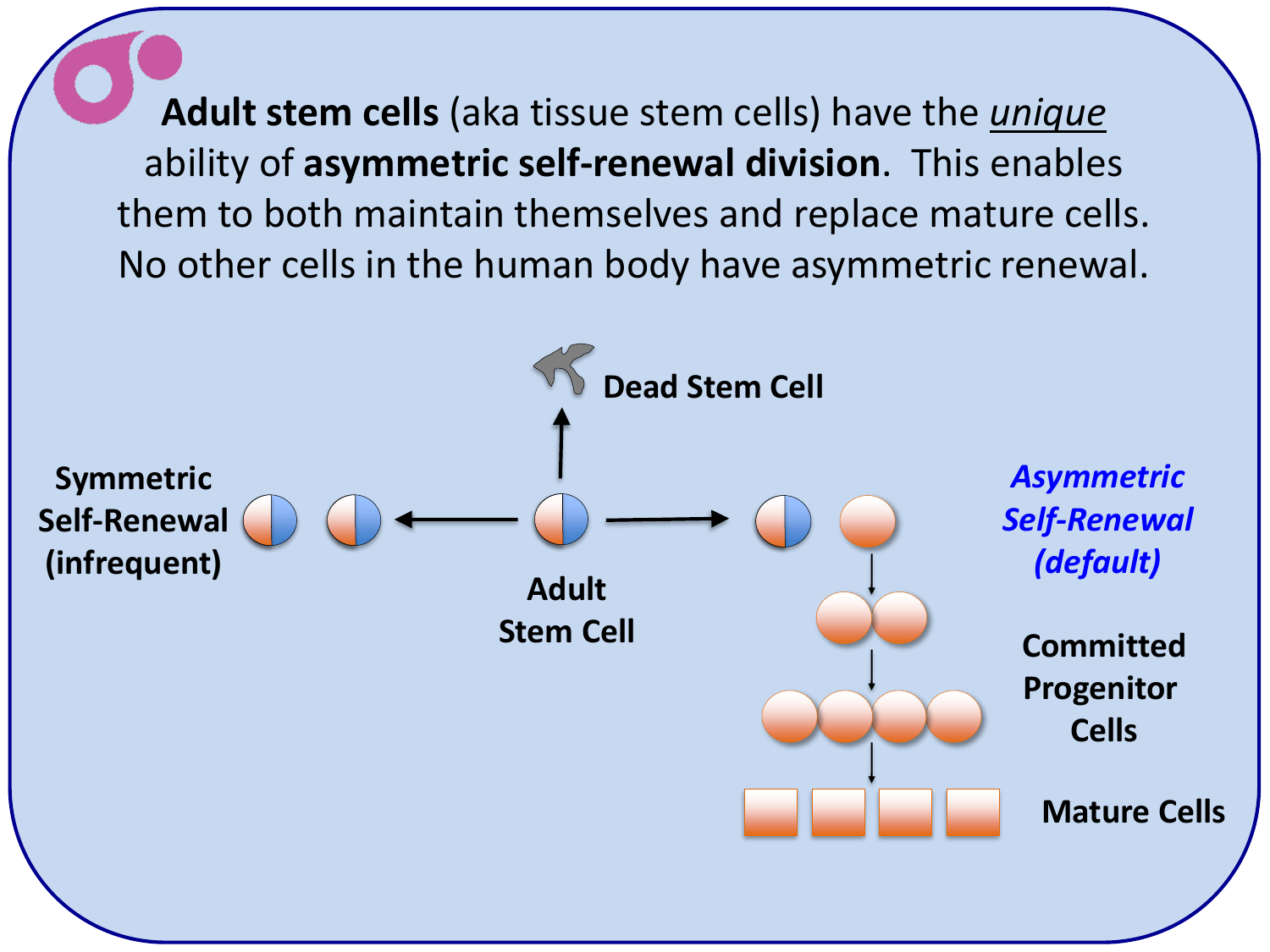Adult stem cells are found in all the organs, tissues, and blood of adults, as well as in newborn babies, and in the blood and tissues of the afterbirth.

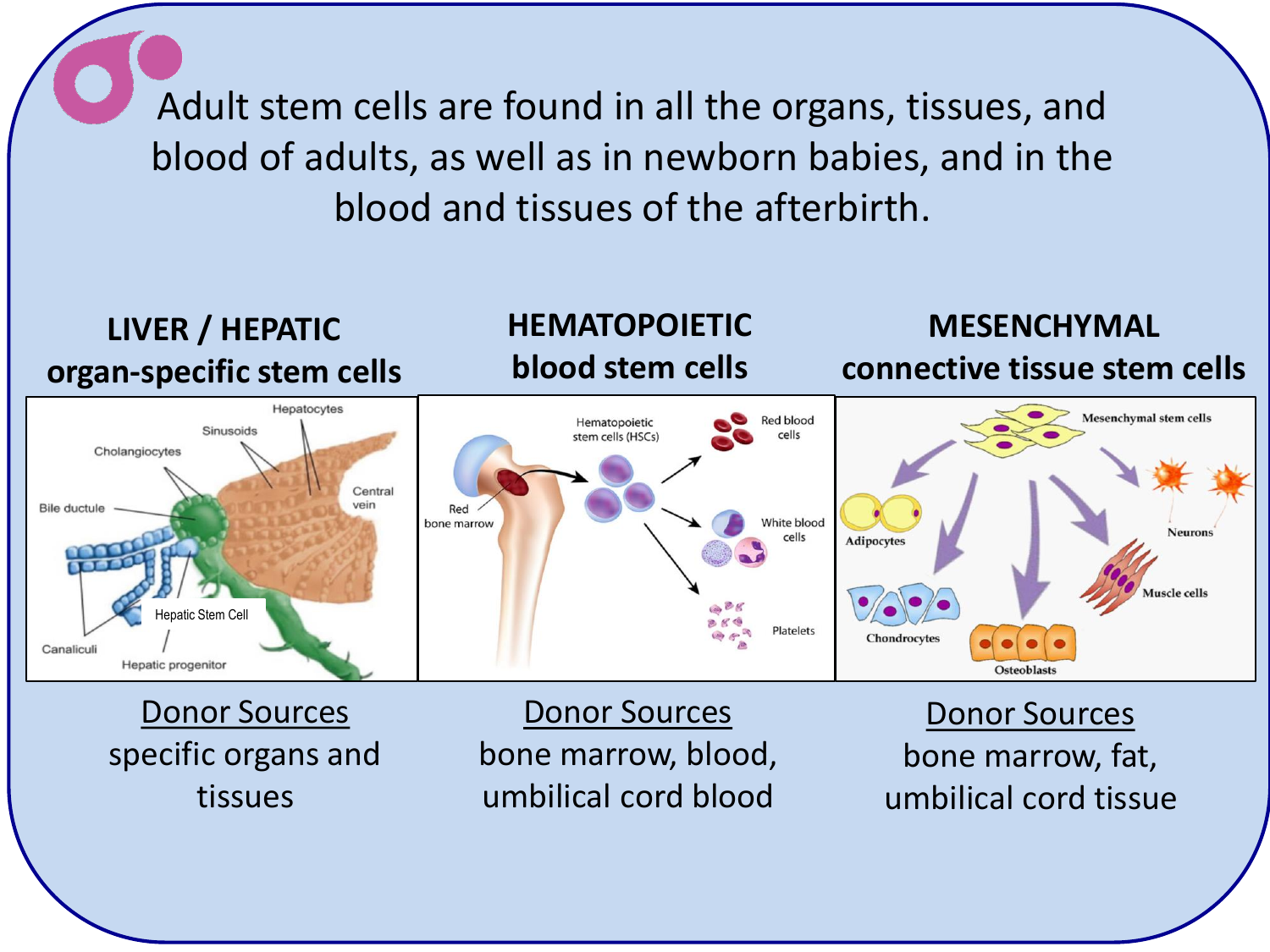After more than a half a century of medical therapies with adult stem cells, in both research and clinical studies, all doses have been uncertain because of an unmet fundamental need: **We did not have a technology to directly count stem cells!**

All of the existing technologies in use to "count stem cells" (CD34<sup>+</sup> counts, CFU, *etc*.) cannot discriminate between adult stem cells *versus* committed progenitor cells.

**Drug Doses Are Known** *Stem Cell Doses Are Unknown!*

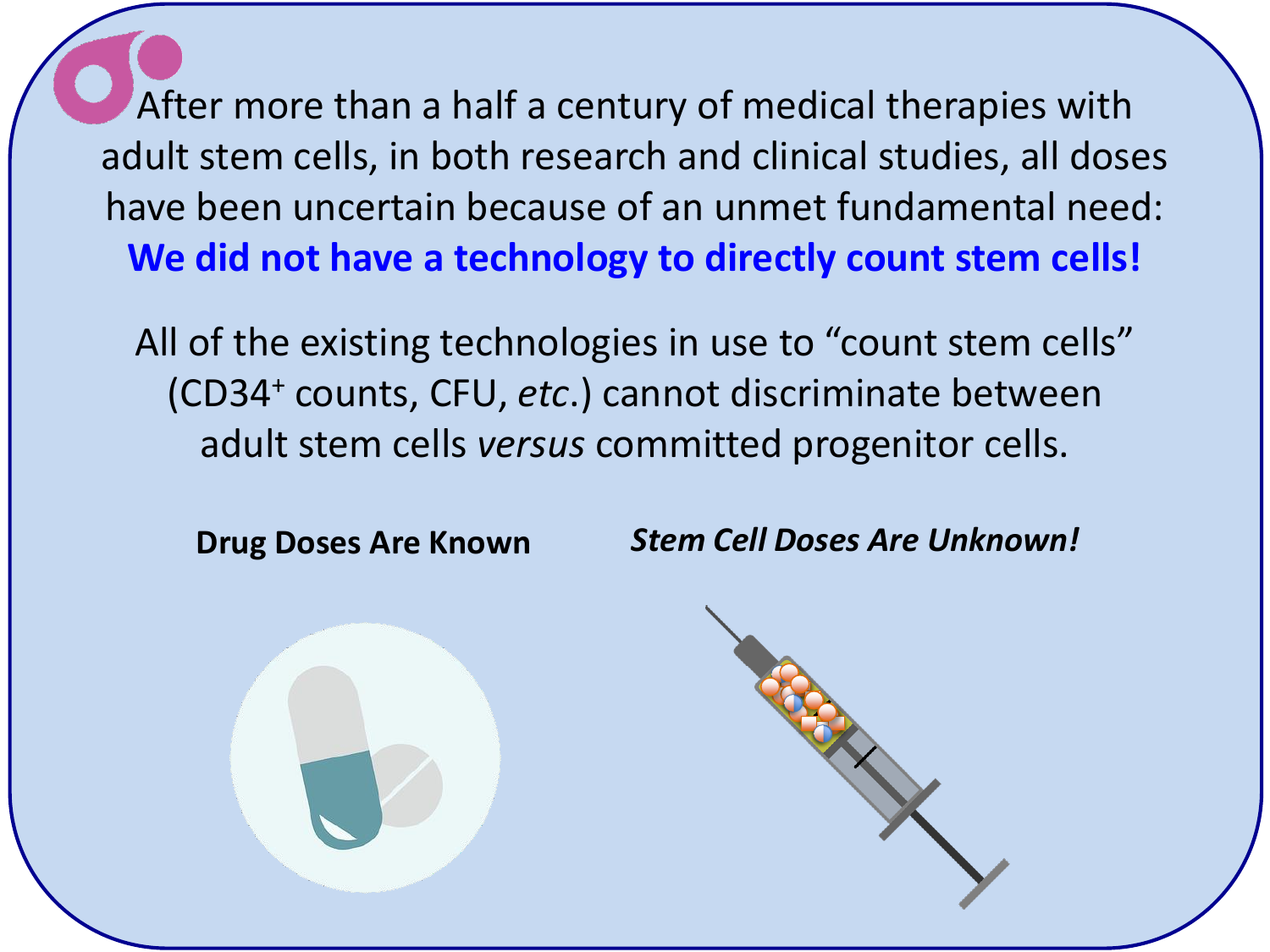

**Kinetic Stem Cell Counting from Asymmetrex** finds the number of stem cells based on their asymmetric renewal during culture.

Although the committed progenitors look like stem cells, they don't act like stem cells. Over the course of a serial culture, the total cell population goes through repeated doublings, but the number of stem cells stays fixed.

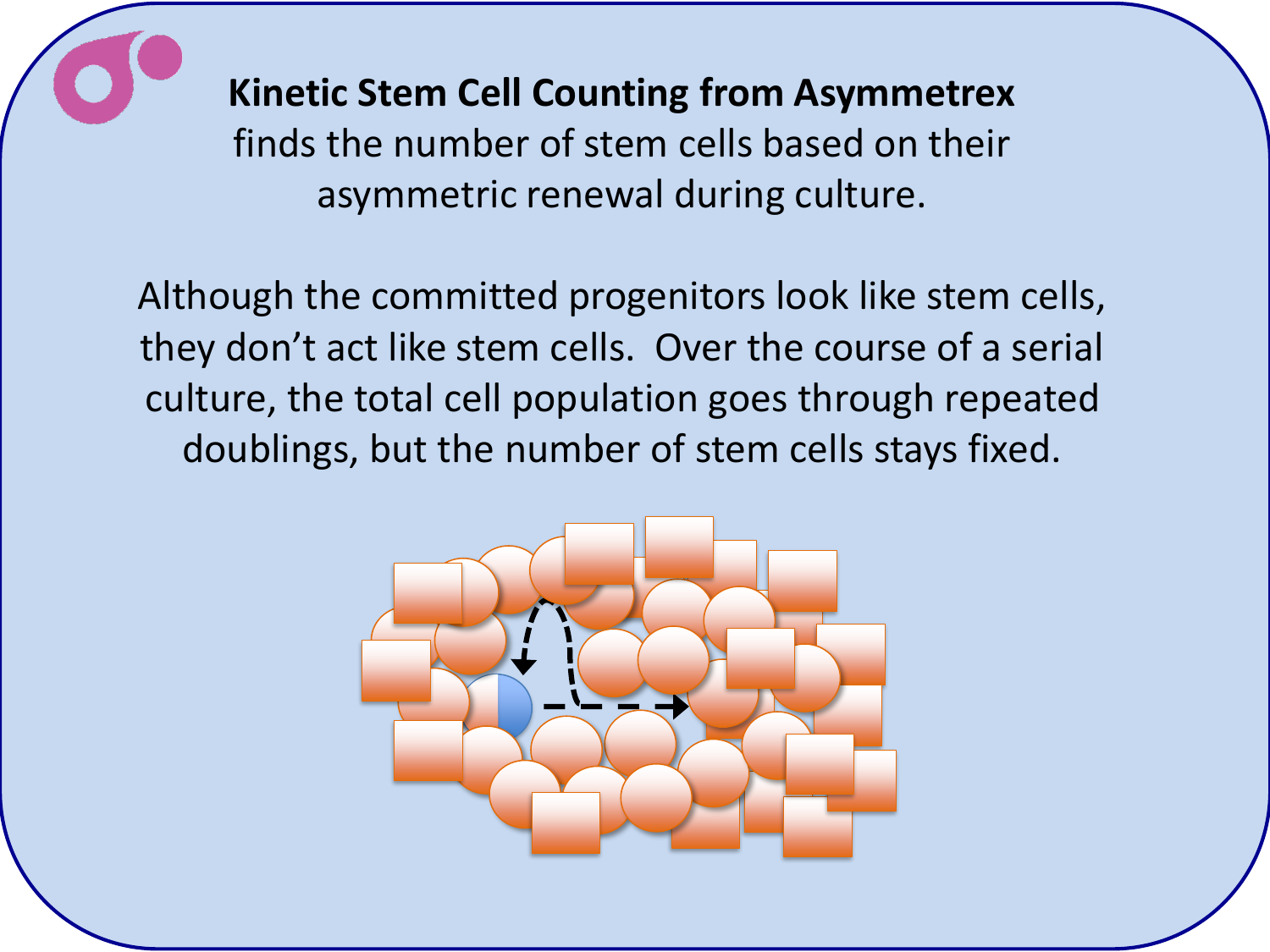**Kinetic Stem Cell Counting** relies on **computational simulation** to determine the number of stem cells present, based on how fast they produce other cells during serial culture. The calculation is based on the **kinetics** of asymmetric renewal. Thousands of simulations are run to converge to the solution of the number of responsible stem cells.

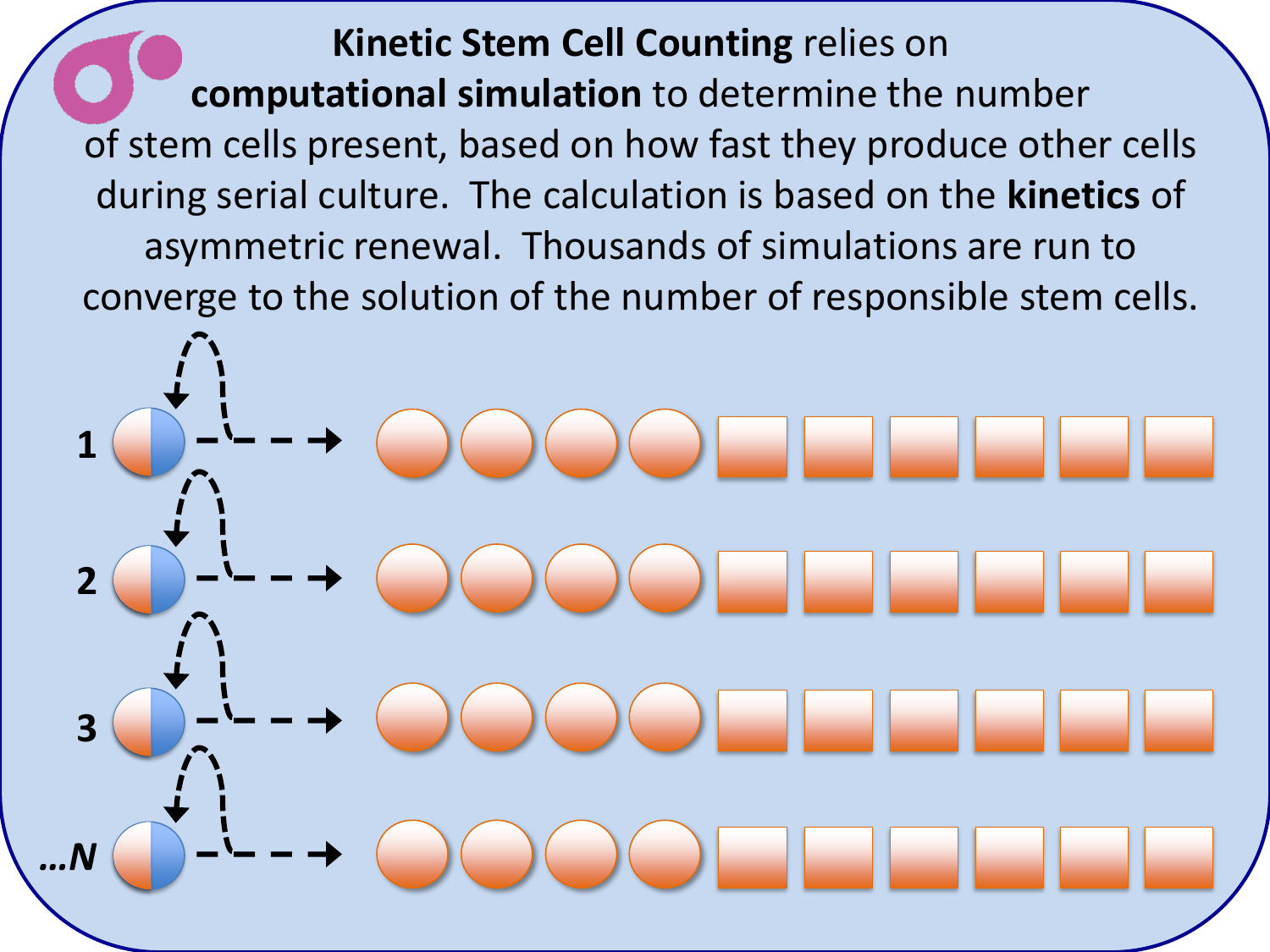The **input** data for Kinetic Stem Cell Counting are **counts** of the total cells present, which can be determined in any cell research lab using conventional instruments. The **output** is the **number of adult stem cells** in the sample.



Once validated for a specified combination of cell types and culture conditions with Asymmetrex's "**TORTOISE Test**", then Asymmetrex's "**RABBIT Count**" technology provides a stem cell count after only **3 DAYS** of cell culture.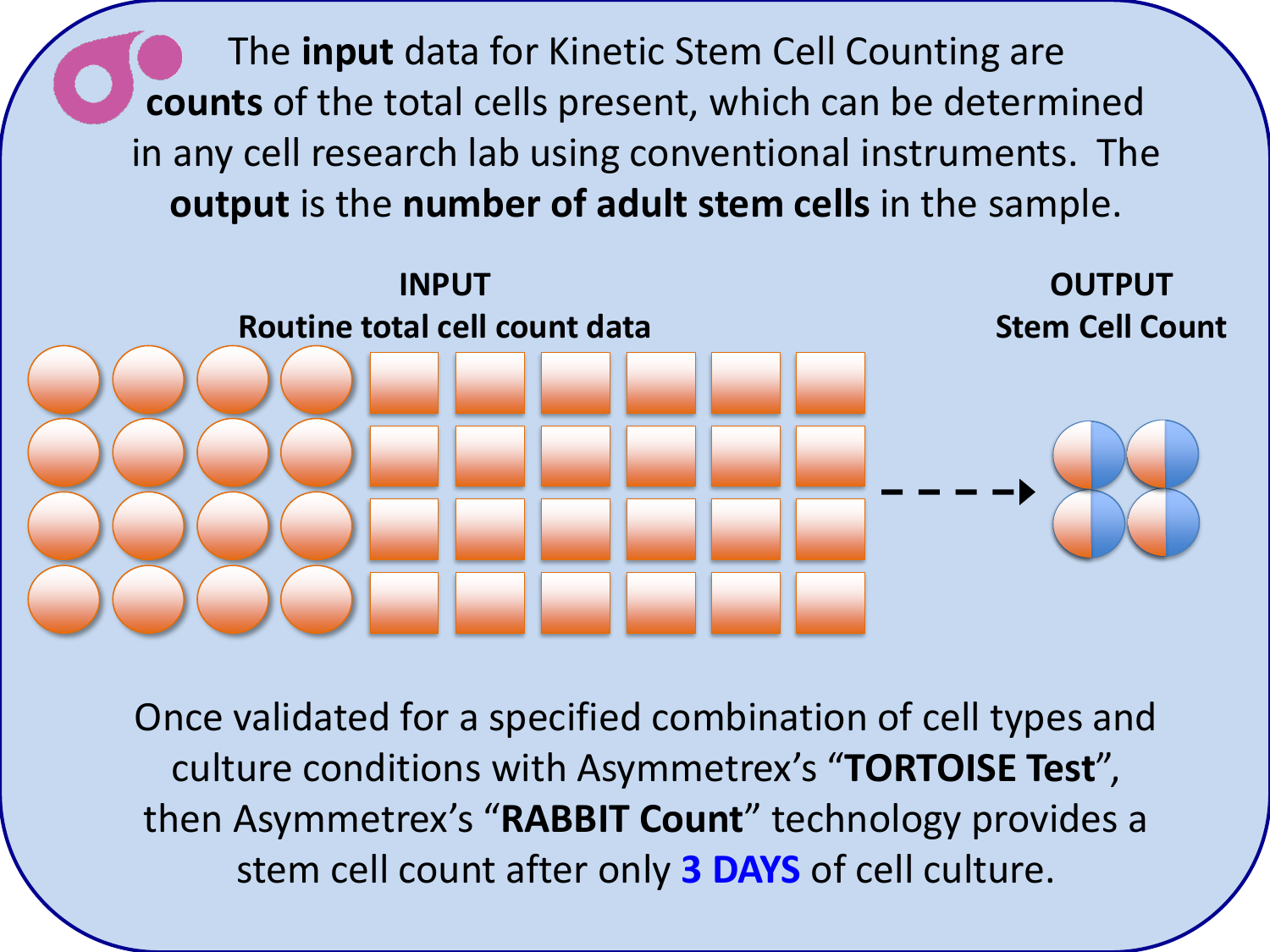**Benefits of Kinetic Stem Cell Counting**  for both already approved stem cell therapies and new therapies under development.



- **Hematopoietic Stem Cell Transplantation (HSCT) medicine**
	- Ensure dose is sufficient to guarantee engraftment
	- Enable multiple dosing with scarce donor samples
- **Cell & Gene Therapy (CGT) clinical trials**
	- Optimize dosage of biomanufactured therapies (*e.g*., MSCs)
	- Ensure sufficient dosage of gene-engineered stem cells
- **Regenerative Medicine and Drug Development**
	- Distinguish dose variability from patient-response variability
	- Measure effects of cryopreservation and thawing on stem cells
	- Drug evaluations for stem cell effects positive or negative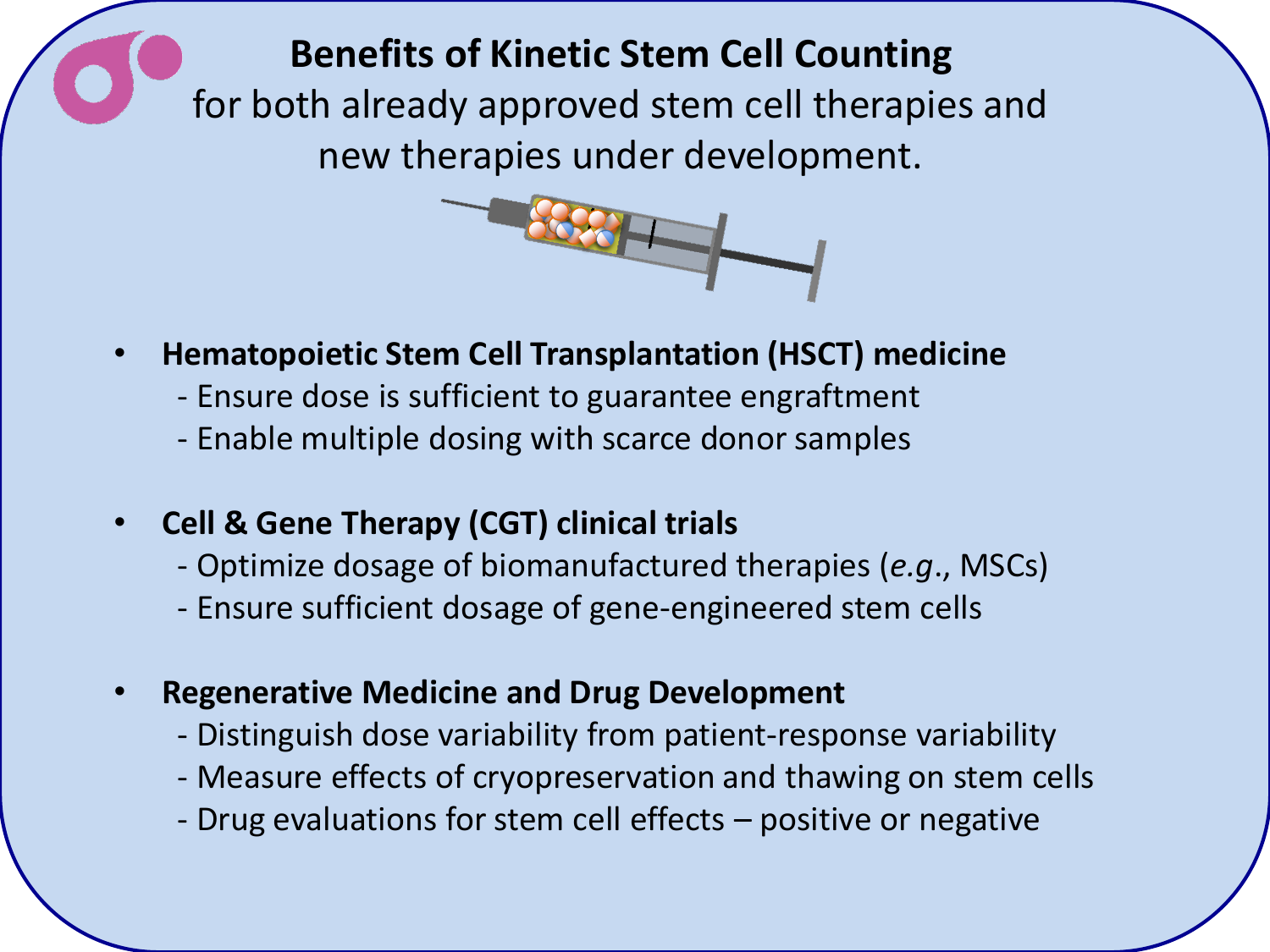In addition to the number (or dose) of stem cells, the Asymmetrex "**TORTOISE Test**" kinetic stem cell counting software platform provides other parameters of the serial culture that were previously unknown.

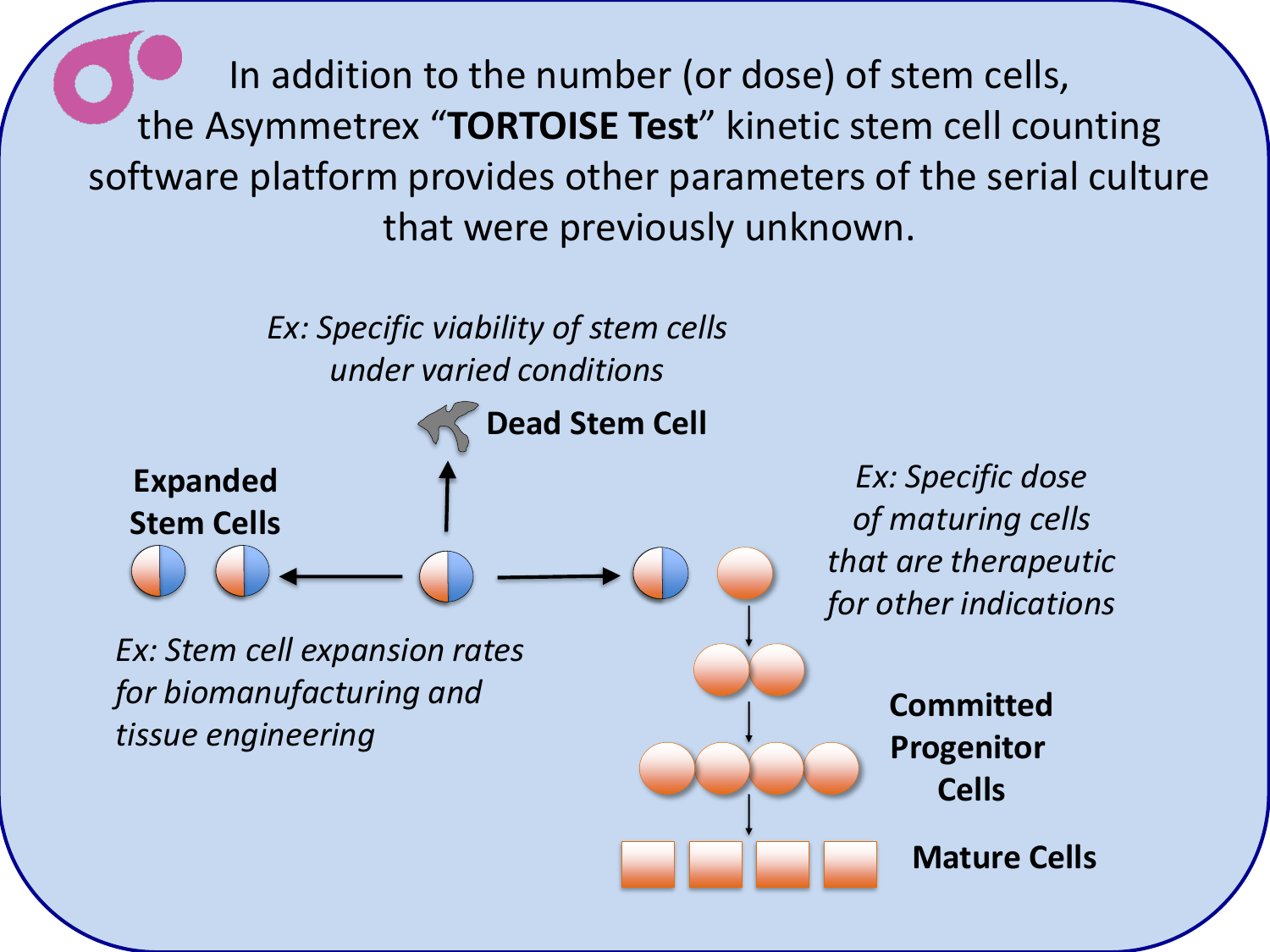## **Kinetic Stem Cell (KSC) counting from Asymmetrex** was first published In 2020:



A Computational Simulation Technology for Specific Counting of Perinatal and Postnatal Human Tissue Stem Cells for Transplantation Medicine

Renly Dutton <sup>1,  $\ddagger \boxtimes$ </sup>, Frank Abdi<sup>1</sup>  $\boxtimes$ , Levon Minnetyan <sup>1</sup>  $\boxtimes$ , James L. Sherley <sup>2, \*</sup>  $\boxtimes$ 

1. AlphaSTAR Corporation, Long Beach, CA, 90804, USA

2. Asymmetrex, LLC, P.O. Box 301179, Boston, MA, 02130-1822, USA

‡ Current Address: 402A Flora Lane, Scotts Valley, CA 95066, USA

\* Correspondence: James L. Sherley [9]

**Academic Editor: Robert C. McCarthy** 

**Special Issue: Isolation and Characterization of Adult Therapeutic Cells** 

Received: April 22, 2020 | Accepted: August 20, 2020 | Published: August 28, 2020

OBM Transplantation 2020, Volume 4, Issue 3, doi:10.21926/obm.transplant.2003117

**Recommended citation:** Dutton R, Abdi F, Minnetyan L, Sherley JL. A Computational Simulation Technology for Specific Counting of Perinatal and Postnatal Human Tissue Stem Cells for Transplantation Medicine. OBM Transplantation 2020;4(3):24; doi:10.21926/obm.transplant.2003117.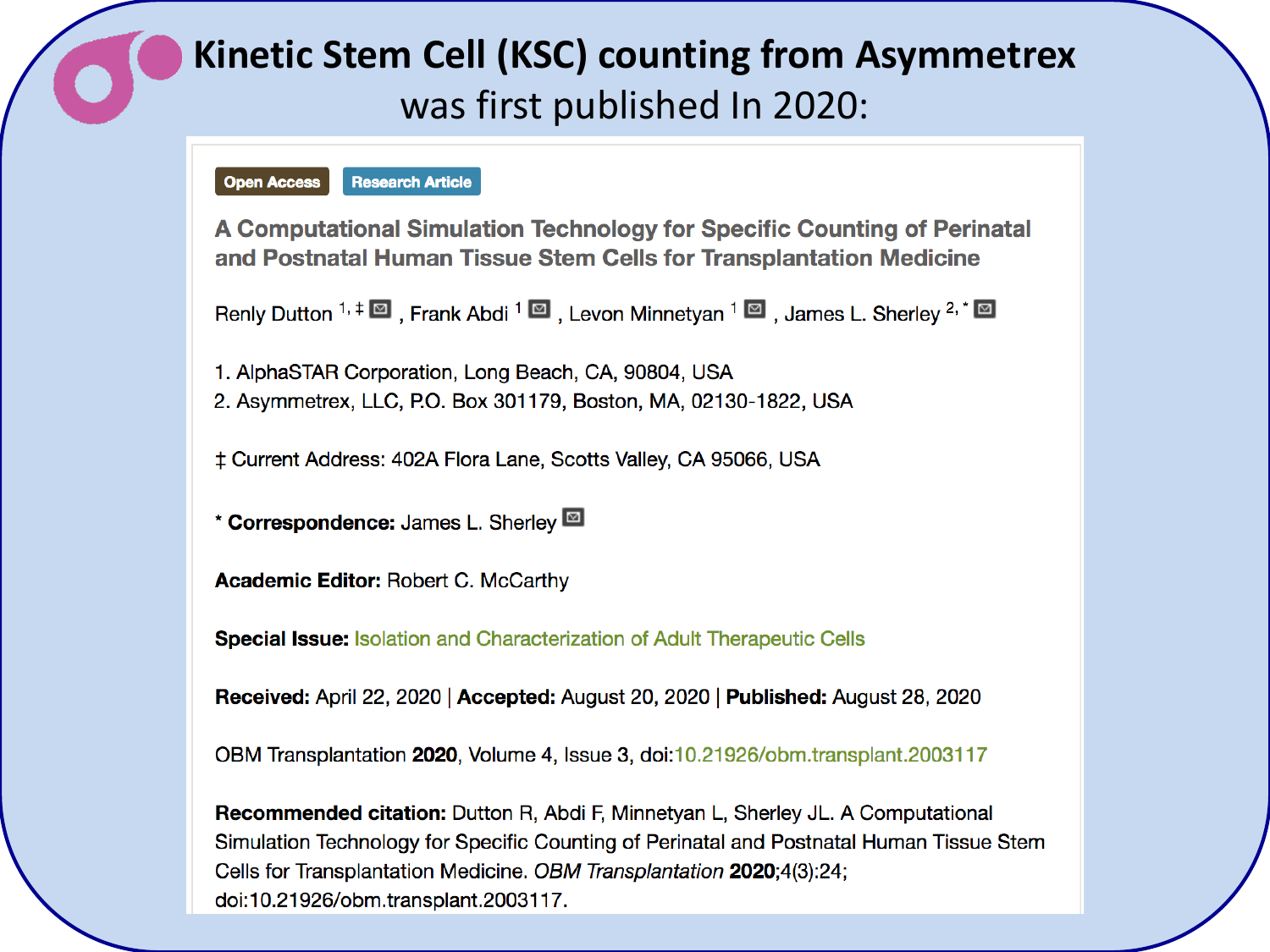**Asymmetrex** holds **issued patents** for KSC counting in the U.S. and the U.K., and the technology has now been **validated** for quantifying the dosage of **many different tissue stem cells** including:

- Liver hepatic stem cells
- Lung interstitial stem cells
- Corneal stem cells
- Bone marrow hematopoietic stem cells
- Mobilized peripheral blood hematopoietic stem cells
- Umbilical cord blood hematopoietic stem cells
- Umbilical cord tissue mesenchymal stem cells
- Bone marrow-derived mesenchymal stem cells
- Adipose-derived mesenchymal stem cells
- Oral-derived mesenchymal stem cells (bone, gingival, dental pulp)
- Amniotic membrane stem cells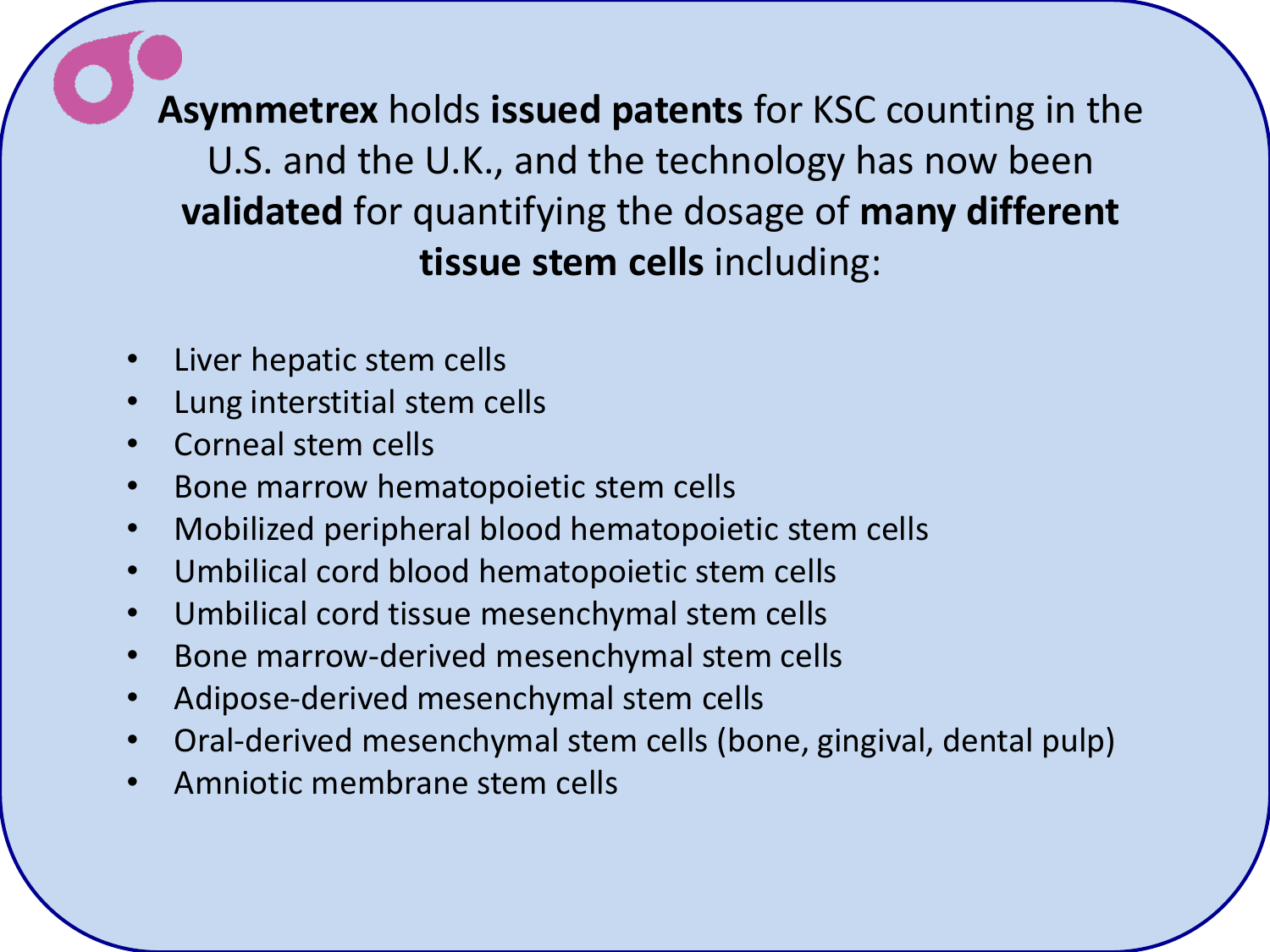

- Currently, Asymmetrex offers KSC counting as a contract service.
- Later this year, Asymmetrex plans to make KSC counting available on-line as a software service. Users will be able to enter their cell count data and instantaneously obtain adult stem cell counts.
- Asymmetrex's long term vision is developing partnerships with manufacturers of automated electronic cell counters to produce the first **automated** *stem* **cell counters** for research, medicine, and drug discovery.
- Contact: James L. Sherley, M.D., Ph.D., CEO, Asymmetrex LLC [jsherley@asymmetrex.com](mailto:jsherley@asymmetrex.com) 1-617-990-6819